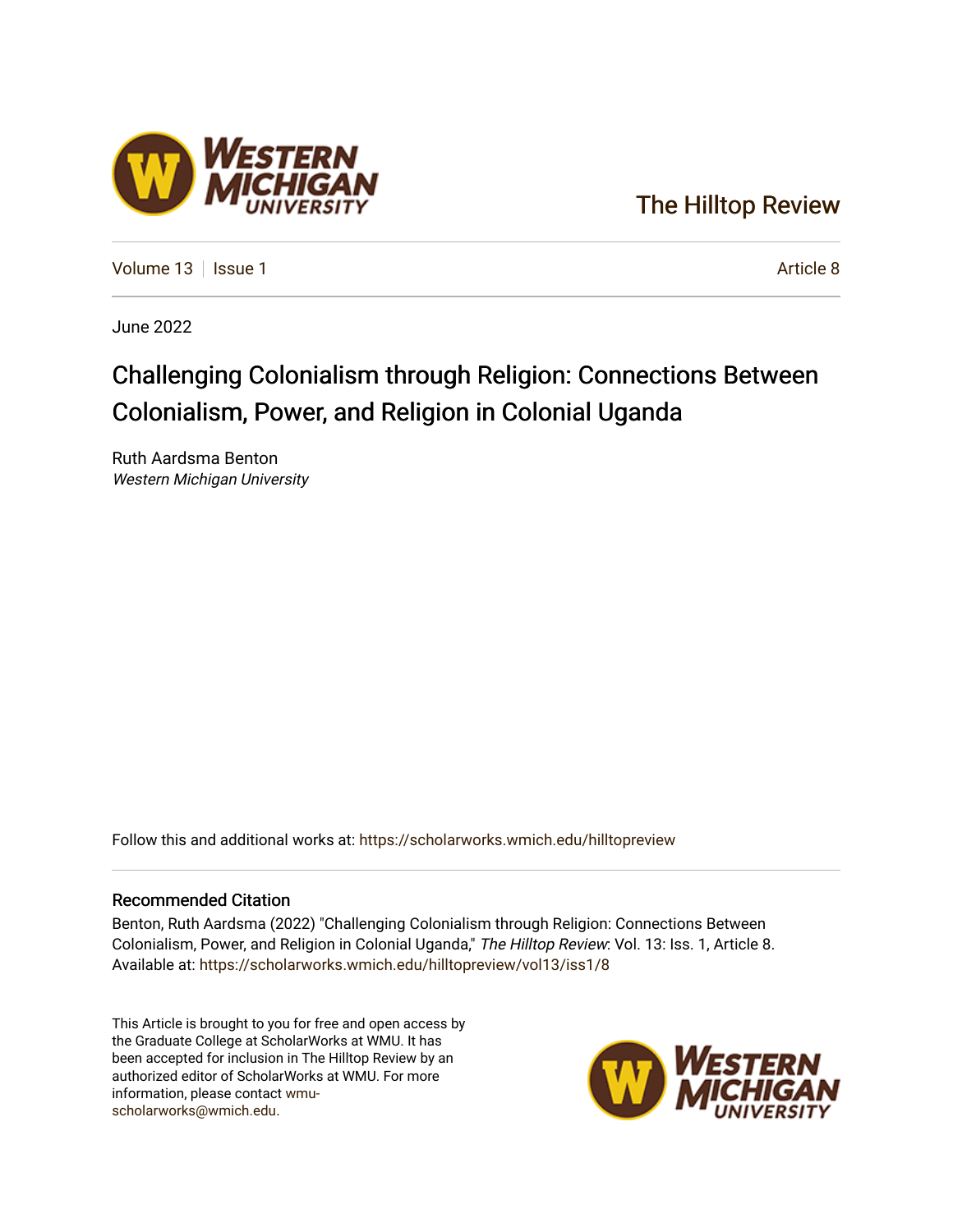# **Challenging Colonialism through Religion: Connections Between Colonialism, Power, and Religion in Colonial Uganda** *By Ruth Aardsma Benton*

**Abstract:** In the late nineteenth century, Christian beliefs and European ideas spread among the people of present-day Uganda through increasing British involvement in this region and the work of Christian missionaries. However, some Ugandan people also used these ideas to challenge and critique European society and the colonial system itself. This paper explores two ways that this happened. In the case of the Malakites and Bayudaya, a stricter interpretation of the Bible and Christian beliefs led them to see European Christians as hypocritical and to question parts of the colonial system such as European medical care. As demonstrated by Ignatius K. Musazi and Reverend Reuben Spartas Mukasa, both of whom had connections to the group Abazzukulu ba Kinta, or the Descendants of Kintu, another way blended elements of Christianity with other ideas and worked within the existing systems to challenge colonialism. Both approached used Christian concepts to question British colonialism.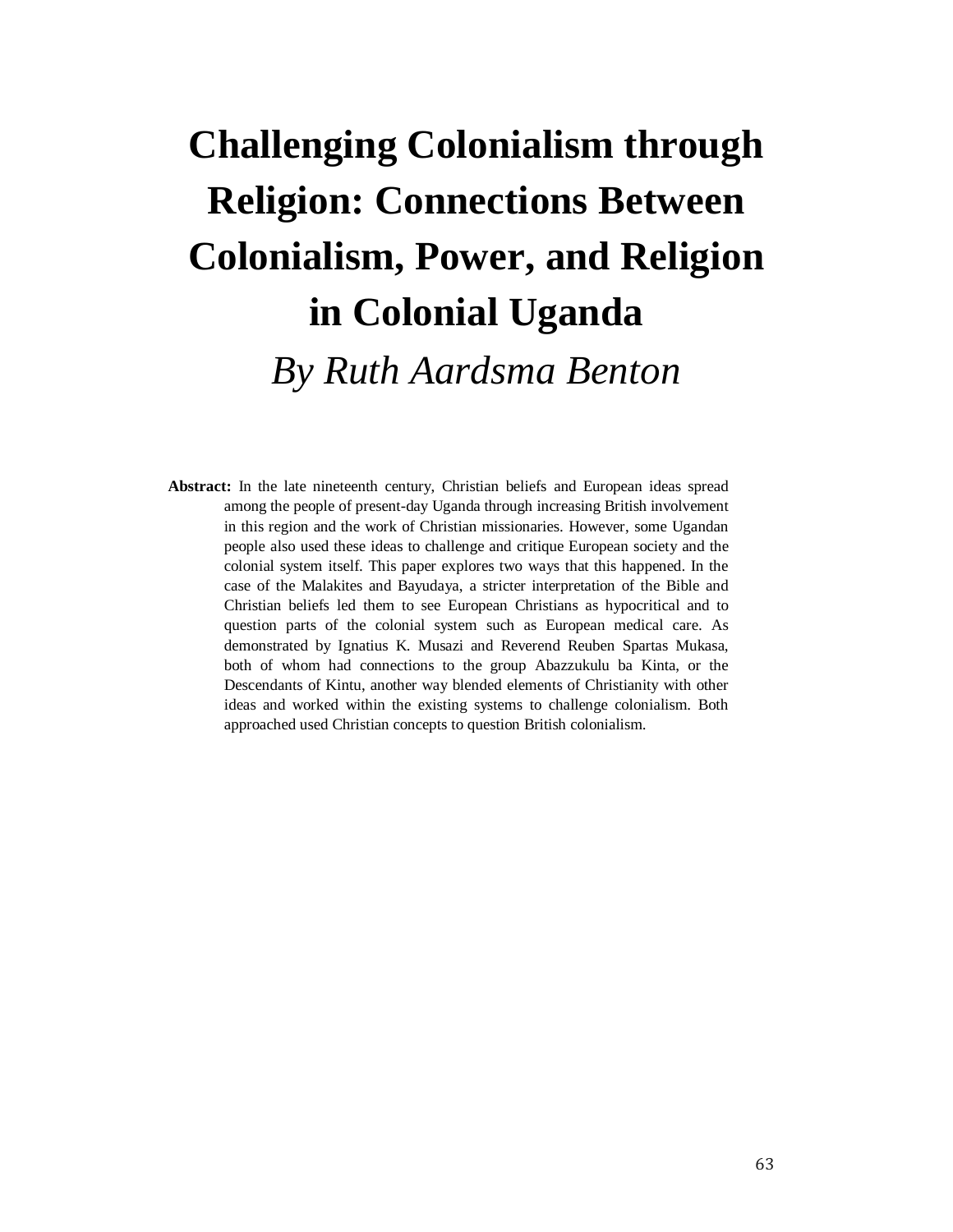British involvement in the area now known as Uganda began in the second half of the 19<sup>th</sup> century. Although there were economic reasons for British involvement in the region, the British claimed that their involvement in East Africa was for humanitarian purposes, including ending the slave trade in that region.<sup>1</sup> Christian missionaries from different denominations began their work in Uganda starting in the late 1870s, and their missionary compounds became centers for social resources such as medical care and education.<sup>2</sup> As Christian beliefs and knowledge of the Bible, as well as other European ideas, began to permeate Ugandan society, these beliefs were used by some Ugandans to critique European society and the existing political systems. As Jason Bruner put it, "throughout the colonial era, African Christians and non-Christians alike negotiated and debated Western notions of progress while they selectively adopted and adapted modern European technologies, practices, and modes of healing in their pursuit of health and well-being."<sup>3</sup> From the literature consulted for this essay, two approaches to the use of Christian religious beliefs to challenge the colonial system can be observed. Some groups, such as the Malakites and Bayudaya, adopted a stricter interpretation of scripture which led these groups to reject aspects of European culture. In the case of the Malakites, there was even a sense of superiority to European Christians who were seen as not following the faith that they were teaching in Uganda. In essence, the closer adherence to certain elements of the Christian message brought by missionaries was also a rejection of parts of the colonial system and its established religion. A second approach that was used originated from a blending of global history and influences with biblical exegesis. Two examples of this approach can be seen by examining the philosophies of Ignatius K. Musazi and Reverend Reuben Spartas Mukasa and the groups associated with them. Compared to the Malakites and Bayudaya, this approach took elements of Christianity and blended it with other ideas to challenge the existing system from within.<sup>4</sup> After briefly outlining colonial and missionary history in modern-day Uganda, both of these approaches to Christian missionary work and colonialism will be analyzed.

When Richard Burton and John Hanning Speke were exploring the region now known as Tanzania, they learned about kingdoms that were to the north of Lake Victoria, including the kingdom of Buganda.<sup>5</sup> The explorers learned about

<sup>1</sup> Jonas Fossli Gjersø, 833. Gjersø, Jonas Fossli. "The Scramble for East Africa: British Motives Reconsidered, 1884-95," *The Journal of Imperial and Commonwealth History* 43, no. 5 (2015): 833. <sup>2</sup> Richard J. Reid, *A History of Modern Uganda* (New York: Cambridge University Press, 2017), 21- 25, 244-248.

<sup>&</sup>lt;sup>3</sup> Jason Bruner, "What is a European hospital but a pagan shrine? ' Missionaries, Progress, and the Problem of Materiality in Colonial Uganda. *Material Religion* 14, vol. 3 (2018): 317.

<sup>4</sup> To put this another way, Musazi and Spartas take more of a "Christianity and" approach compared to the rejection of elements that led to the creation of the Malakite sect and the founding of the Bayudaya community.

<sup>&</sup>lt;sup>5</sup> In the Bantu language, prefixes are used to indicate if the root word is singular personal, plural personal, or a neuter adjective. Words that being with "Mu-" indicate the term is singular plural, "Ba- " or "A-" indicate the term is plural personal, and a neuter adjective begins with the "Ki-" prefix. This is important to keep in mind while reading scholarship on this region as this convention is followed by some scholars. See Frederick Burkewood Welbourn, *East African Rebels: A Study of Some Independent Churches* (London: SCM Press LTD, 1961), x.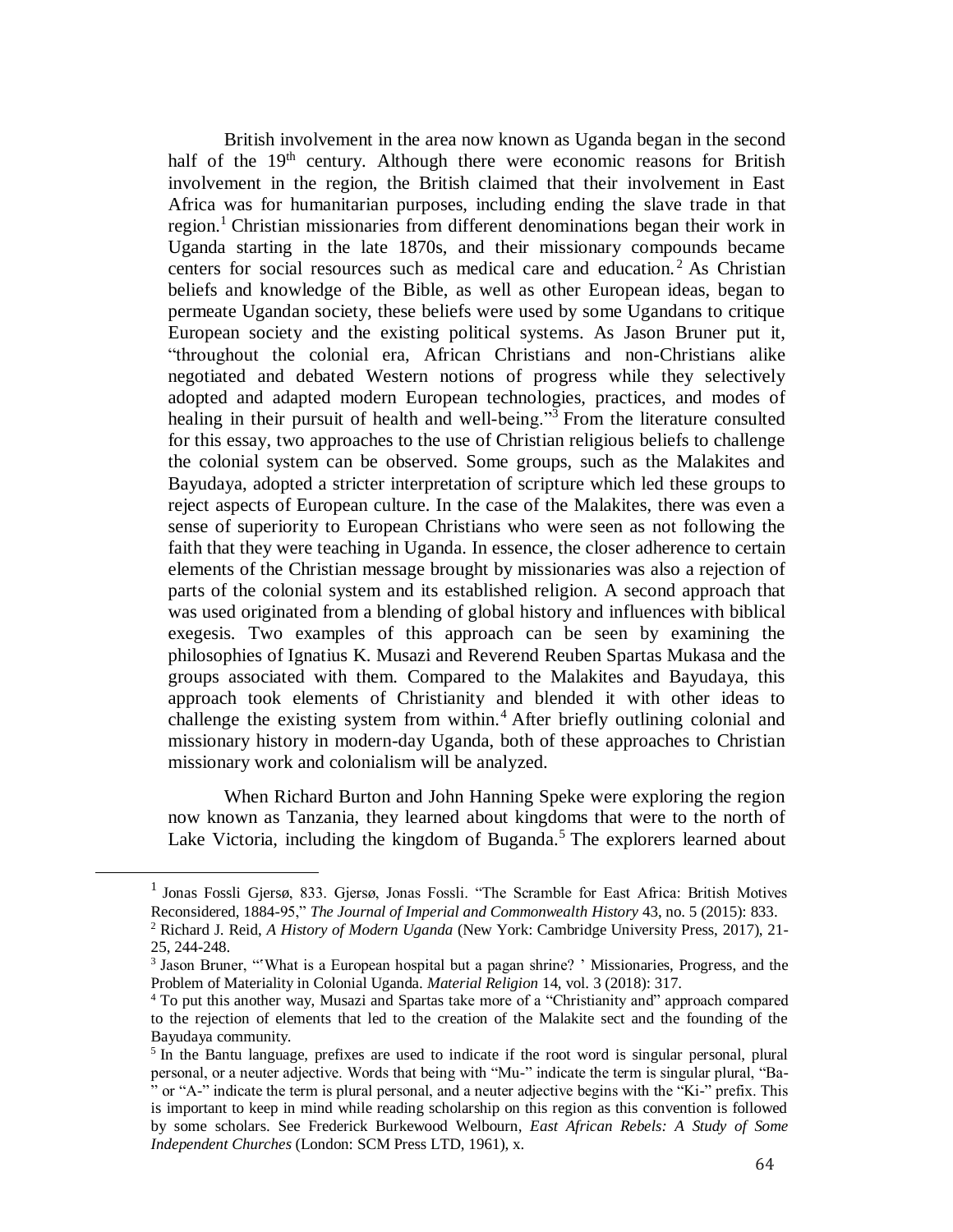the history and people in the southern part of Uganda and brought these stories back to Britain, but they did not explore the region.<sup>6</sup> It was not explored until Speke returned in 1862 on a trip that proved that Lake Victoria was the source of the Nile.<sup>7</sup> Speke was the first European to spend time among the Buganda people and one of their neighbors, the Bunyoro, and his accounts from his expedition laid the foundation of European understanding of this region. <sup>8</sup> During the 1880s, British involvement in East Africa increased because they saw this region as being more relevant to their foreign policy than West Africa.<sup>9</sup> In addition to its strategic location for protecting British interests in the Indian subcontinent, it was believed that there were extensive economic opportunities in Uganda once they ended the region's slave trade.<sup>10</sup> Germany also had interests in East Africa, and in 1886, the Anglo-German Boundary solidified national spheres of influence.<sup>11</sup> Modern-day Uganda became a protectorate of the British empire in August of 1894.<sup>12</sup>

British involvement in the protectorate was uneven and tended to favor the kingdom of Bugunda. When Speke reported about the kingdom of Buganda, he claimed it was more advanced than others in the area, which he attributed to "the arrival from the north of lighter-skinned, and therefore more intelligent and culturally advanced, invaders in the distant past." <sup>13</sup> Historian Richard J. Reid argues that the European's continued belief that Buganda was a "comparatively advanced civilised state, *vis-à-vis* the surrounding states and societies" explains why the kingdom of Buganda was the focus of European interest "at the expense of others in the area."<sup>14</sup> Although racist beliefs shaped how the British saw all Africans in the region, they believed Buganda was somewhat unique in that it was more receptive and willing to develop than the surrounding people.<sup>15</sup> Changing geopolitics among the kingdoms of Buganda and the neighboring kingdom of Bunyoro also played a role in shaping British involvement in the region.<sup>16</sup>

<sup>6</sup> Reid, 18-19.

<sup>7</sup> Reid, 19.

<sup>8</sup> Reid, 19.

<sup>9</sup> Gjersø, 834.

<sup>10</sup> Gjersø, 834-835.

<sup>11</sup> Gjersø, 837.

 $12$  Gjersø, 850. <sup>13</sup> Reid, 19.

<sup>14</sup> Reid, 19.

<sup>15</sup> Reid, 21.

<sup>&</sup>lt;sup>16</sup> In his discussion of Uganda's precolonial and early colonial history, Reid examines the intertwined history of Buganda and other groups in the area, in particular the Bunyoro. While it is not the focus of this essay, some familiarity with the history of this region helps to shed light onto British colonial efforts in Uganda and illustrates that the fact that the colonial system was not built on a blank slate. In 1869, the ruler of Bunyoro died, and young son, Kabalega, fought to inherit the throne. During this struggle, which helped to craft Kabalega's image among the British as a skilled warrior, Kabalega sought assistance from the Buganda king to defeat his competitors. Reid, 141. After Kabalega secured the throne, Bunyoro entered a more prosperous period. Building off of the military policies of his father, Kabalega was able to expand Bunyoro territory and "take full advantage of the rapidly expanding commerce in slaves and ivory which was driving the region's economic transformation." Reid, 142-143; quote from 143. Although Bunyoro benefitted from these economic ties to the north, it also placed them into conflict with other groups, including some with ties to the Sudanese. Through a series of events that included a rejection of the offer to becomes an Egyptian protectorate, Bunyoro emerged as a military power in the region. This also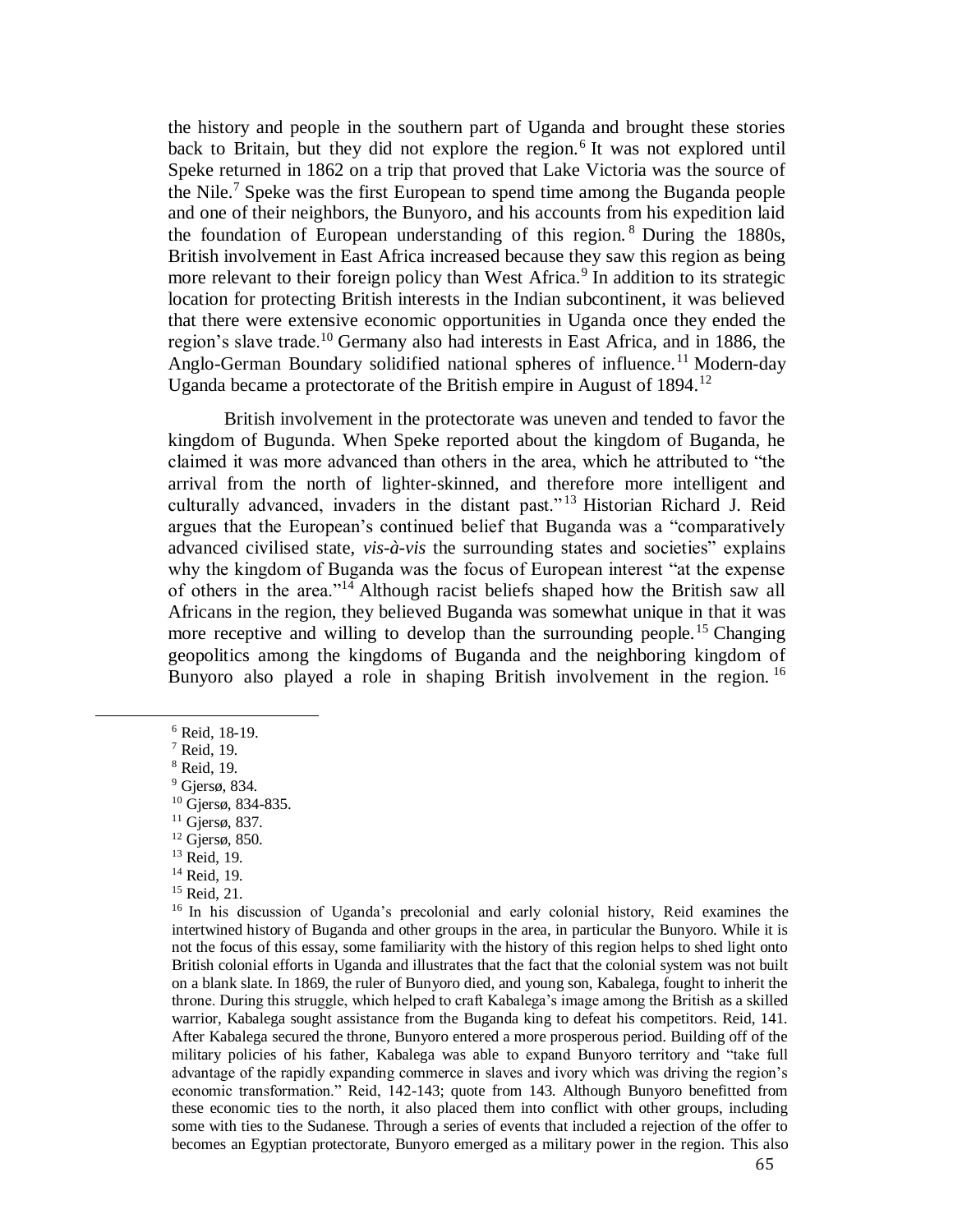According to Reid, the "new class of younger chiefs [in Buganda that] was emerging by the 1880s" continued to be "politically ambitious but less interested" achieving in these goals through "military prowess." <sup>17</sup> Instead, they used "the opportunities offered by new religions, clothing and…guns."<sup>18</sup> During this period, while Buganda faced some internal turmoil, the kingdom of Bunyoro grew in military strength which led the British to see them as "savage obstacles to progress" compared "to the semi-enlightened and cooperative" people of Buganda.<sup>19</sup> The increased military presence of Bunyoro also meant that the less favorable northern route to this region was not accessible to Europeans, which meant reliance on the southern route which was dominated by Buganda.<sup>20</sup> Thus, Buganda functioned as a sort of "gatekeeper" to the region.<sup>21</sup> Thus, the British were more closely aligned with the Buganda than with other kingdoms or groups in the region that later formed the protectorate.<sup>22</sup> Bruner also identifies the willingness of different groups to accept Christianity, along with other missionary practices, as another way that the British imposed a "racialized hierarchy" on the people of Uganda.<sup>23</sup> All of this forms the backdrop for understanding missionary work in Uganda.

Christian missionary work in modern-day Uganda began in the late 1870s, prior to the establishment of the region as a British protectorate. When Henry Morton Stanley visited Buganda, he claimed he was able to convert the king of Buganda to Christianity in 1875.<sup>24</sup> According to Stanley, the king appealed to Europeans to come teach the people of Buganda.<sup>25</sup> British Anglicans, who were connected to the Christian Missionary Society (CMS), were the first group of

- <sup>20</sup> Reid, 144-145.
- <sup>21</sup> Reid, 23.

meant that the northern route, albeit the less favorable option, into the region was blocked off to Europeans. Reid, 143-145. In contrast, Buganda had entered a period of decline after it helped to secure the throne for Kabalega. Although Buganda had also been implementing military reforms, the benefits were not very apparent until the 1890s. Thus, while Bunyoro grew in military might, Buganda's was declining. Reid, 145. During this time, some of the other regional states were able to preserve some autonomy during this time. Reid, 149. Additionally, Buganda was facing internal political struggles and social changes, including the emergence of elite women in politics and changing attitudes among the younger tribal chiefs. Reid, 147-149. As Reid notes, there is an element in irony that after helping Kabalega gain control of Bunyoro, the fortunes of Buganda declined. Reid, 141. Yet, it is this same change in power dynamics that led to Buganda's dominance during the colonial period. Reid, 141-150.

<sup>&</sup>lt;sup>17</sup> Reid, 148.

<sup>18</sup> Reid, 148.

<sup>19</sup> Reid, 143.

 $2<sup>22</sup>$  The favoritism that can be seen throughout the colonial period is an important factor in the legacy of violence and unrest in this region. This issue was raised repeatedly in the scholarship read for this essay.

<sup>23</sup> Bruner, 324.

 $24$  Prior to the introduction of Christianity to the region, there had been a Muslim presence. According to Reid, after Stanley's visit, the king "experimented" with Christianity, which ultimately upset the more devout Muslims in his kingdom, After some protests by Muslims that challenged the king's authority, the king "was furious, and he rounded up some seventy Muslim converts and had them burnt to death at Namugongo." Reid, 175. Reid goes on to note that this massacre has been "overshadowed by the story of the Christian martyrs a decade later." Reid, 175. <sup>25</sup> Reid, 21-22.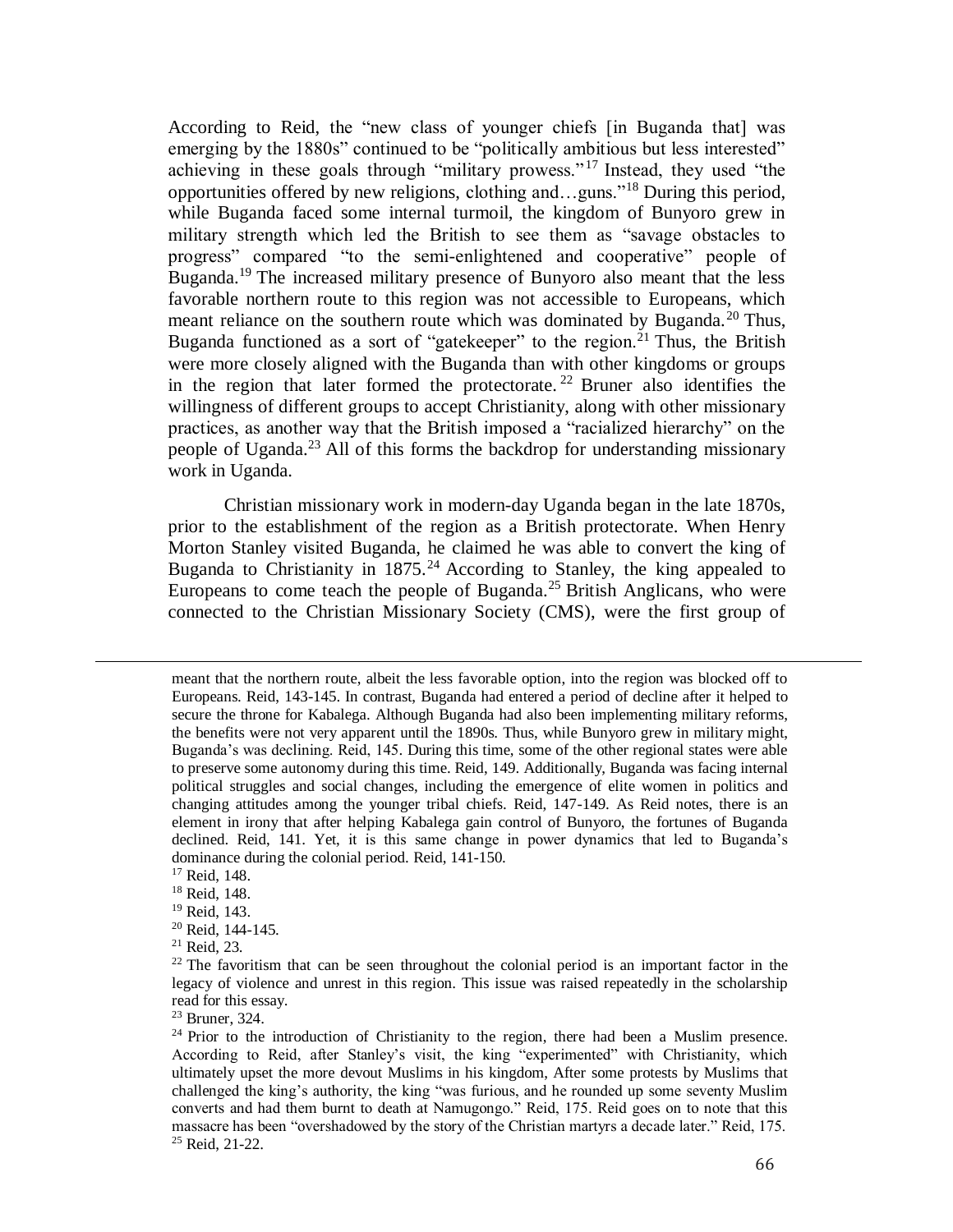missionaries to this region.<sup>26</sup> Approximately two years later, in 1879, a group of French Catholic missionaries, who had been based in Algiers, also began ministry in this region.<sup>27</sup> According to Reid, "the souls that each would win in the decade that followed were, in political terms, critical to the balance of colonial interests and the very nature of the territory itself."<sup>28</sup> During this period, both Christian groups grew quickly.<sup>29</sup> However, the French Catholics, who were also known as the White Fathers, became more powerful in the region, in spite of their fewer numbers, due to the White Fathers' ability to attract the chief's children to their missionary compounds.<sup>30</sup> The Anglican missionaries were able to exert more influence when the White Fathers left Buganda for three years, beginning in 1882, due to tensions in the region.<sup>31</sup> The fact that the CMS missionaries remained in Uganda was viewed as showing greater dedication to the people, and the missionaries also attracted converts through their reading and carpentry programs.<sup>32</sup> The king of Buganda felt threatened by the missionaries, their work, and the Christian converts, and "in 1866 he had several dozen burnt to death…at Namugongo."<sup>33</sup> Because of the internal unrest that had been developing, as well as the divisions caused by the introduction of outside religions, there was a period of war in the early 1890s in which religion played a role.<sup>34</sup> Additionally, the Imperial British East African Company, which was unprofitable at this time, discussed pulling out of Uganda. The idea of the company leaving Uganda concerned CMS, as it feared this would result in another massacre of Christian converts. Thus, CMS appealed to its donors to help raise the necessary funds to keep the company in Uganda.<sup>35</sup> Jonas Fossli Gjersø, in his article, "The Scramble for East Africa: British Motives Reconsidered, 1884-95," discusses the role CMS played in helping to keep the British presence in Uganda, which ultimately lead to the establishment of the British protectorate.<sup>36</sup> Although Gjersø does not address any motive that CMS may have had beyond concern for mission work and efforts to end slavery in East Africa, the role that CMS played does illustrate the complex connections between mission work and British colonization in Uganda. Not only was there a link between colonialism and religion from the British perspective, but some Ugandans used the theology and religious works brought to the region by missionaries to critique the colonial social and political order.

<sup>26</sup> Reid, 22, 175.

<sup>27</sup> Reid, 22.

<sup>28</sup> Reid, 22.

<sup>29</sup> Reid, 175.

<sup>30</sup> Reid, 175-176.

<sup>31</sup> Reid, 176.

<sup>32</sup> Reid, 176.

<sup>&</sup>lt;sup>33</sup> Reid, 176. According to Reid, there may have been another component to this massacre. It seems that some of it may have come from some of these converts resisting the king's sexual advances. Reid, 155 and 176. Gjersø refers to a massacre at Khartoum that took place in 1885, and this incident made CMS missionaries and their converts concerned about the possibility of the Imperial British East African Company pulling out of Uganda in the early 1890s. Gjersø, 843.

<sup>&</sup>lt;sup>34</sup> Reid, 157-158. In some literature, it appears that this is also referred to as a period of religious wars. See Arye Oded, "The Bayudaya of Uganda," *Journal of Religion in Africa* 6, no. 3 (1974): 170.

<sup>&</sup>lt;sup>35</sup> Gjersø, 843-845. As Gjersø notes, the company threatened to leave only six months after CMS had helped to fund its work in Uganda.

<sup>36</sup> Gjersø, 843-845.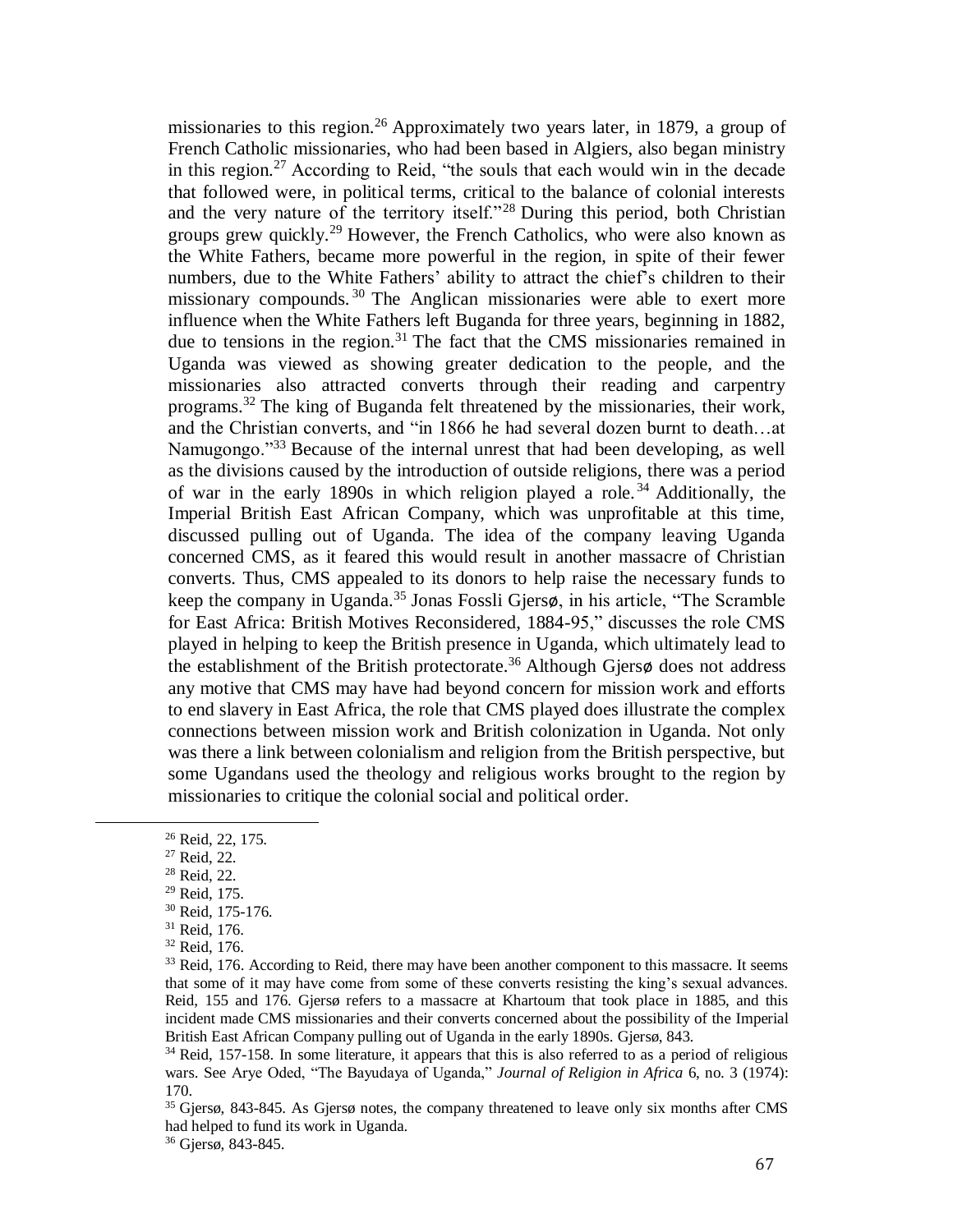One way that the Christian influence and scripture that the missionaries brought to Uganda could be used to challenge the colonial system can be seen by examining the groups known as the Malakites and the Bayudaya.<sup>37</sup> Both movements can be connected to Joswa Kate Mugema, who began to study with missionaries around 1878. Mugema, a friend of the king of Buganda, became an Anglican chief and was dedicated to his religious studies and desired to help spread the Gospel.<sup>38</sup> According to Welbourn, Mugema became quite fascinated with the story of God saving Shadrach, Meshach, and Abednego from death in the fiery furnace after they refused to worship an golden idol erected by Nebuchadnezzar.<sup>39</sup> From this story, and from other biblical passages, Mugema came to believe that one needed to trust God alone for healing.<sup>40</sup> An early example of this belief can be seen from an encounter Mugema had with CMS missionaries when they visited him in 1891. In spite of being known as a powerful chief who owned a lot of property, one of the missionaries who wrote about this visit describes Mugema as an "old man quite crippled" with an "ulcer very foul being just covered with a piece of banana leaf."<sup>41</sup> The missionaries reported that Mugema refused their offer to treat his leg, and there is not any evidence that Mugema received medical care from this date until his death in  $1942.^{42}$  This rejection of European medicine is one of the defining characteristics of the Malakites, but it seems that the sect itself may not have been formed until later. Both Welbourn and Bruner date the origins of the Malakites to the1910s. Citing letters written in both 1912 and 1914, Welbourn argues that the sect emerged at some point between these two letters.<sup>43</sup> Bruner states that the sect's denouncement of medicine began in the early 1910s, that membership hit a peak of approximately 90,000 baptized members during the 1920s, and that by the 1970s, the sect was spoken of as if it had disappeared. $^{44}$ 

The Malakites can be viewed as being anticolonial through their interpretation of the Bible, their rejection of European medical care, and their

<sup>&</sup>lt;sup>37</sup> There are a few different names, and translations of these names, that I have com across in my research. Welbourn refers to their name as *Ekibina kya Katonda Omu Ayinza Byona,* abbreviated as KOAB, and he translates this to mean "Society of the One Almighty God." In Oded's article, the group's name is shorted to just *Katonda Omu Ayinza Byona*, which is translated as "God is Omnipotent." A later scholar, Brunner, refers to them as *Aba Katonda Omuinza Webintu Byona* which he translates as "those of the God who can do all things." It is generally clear from the literature that they are referring to the same group as the authors tend to also use the name "Malakites." (They were called Malakites after an influential leader, Malaki Musajjakawa. The one exception to the term "Malakite" that I encountered was the term "Bamalaki," which in light of Welbourn's note about Bantu word construction and the description provided, is likely the same group. Because the most often term appears to be "Malakites," I have elected to use this term. <sup>38</sup> Welbourn, 32.

<sup>&</sup>lt;sup>39</sup> See Daniel 3. On page 31, Welbourn states that Mugema was "close friends with one of the martyrs." It may be that his interest in a story of God preserving men who were sentenced to burn to death for their faith may have resonated with him because of his own connections to martyrs. Welbourn, 31.

<sup>40</sup> Welbourn, 31-32.

<sup>41</sup> Welborn, 31. The quote here is a passage that Welbourn quotes from Baskerville's *History*.

<sup>42</sup> Welbourn, 31.

<sup>43</sup> Welbourn, 33-34.

<sup>44</sup> Bruner, 318 and 321.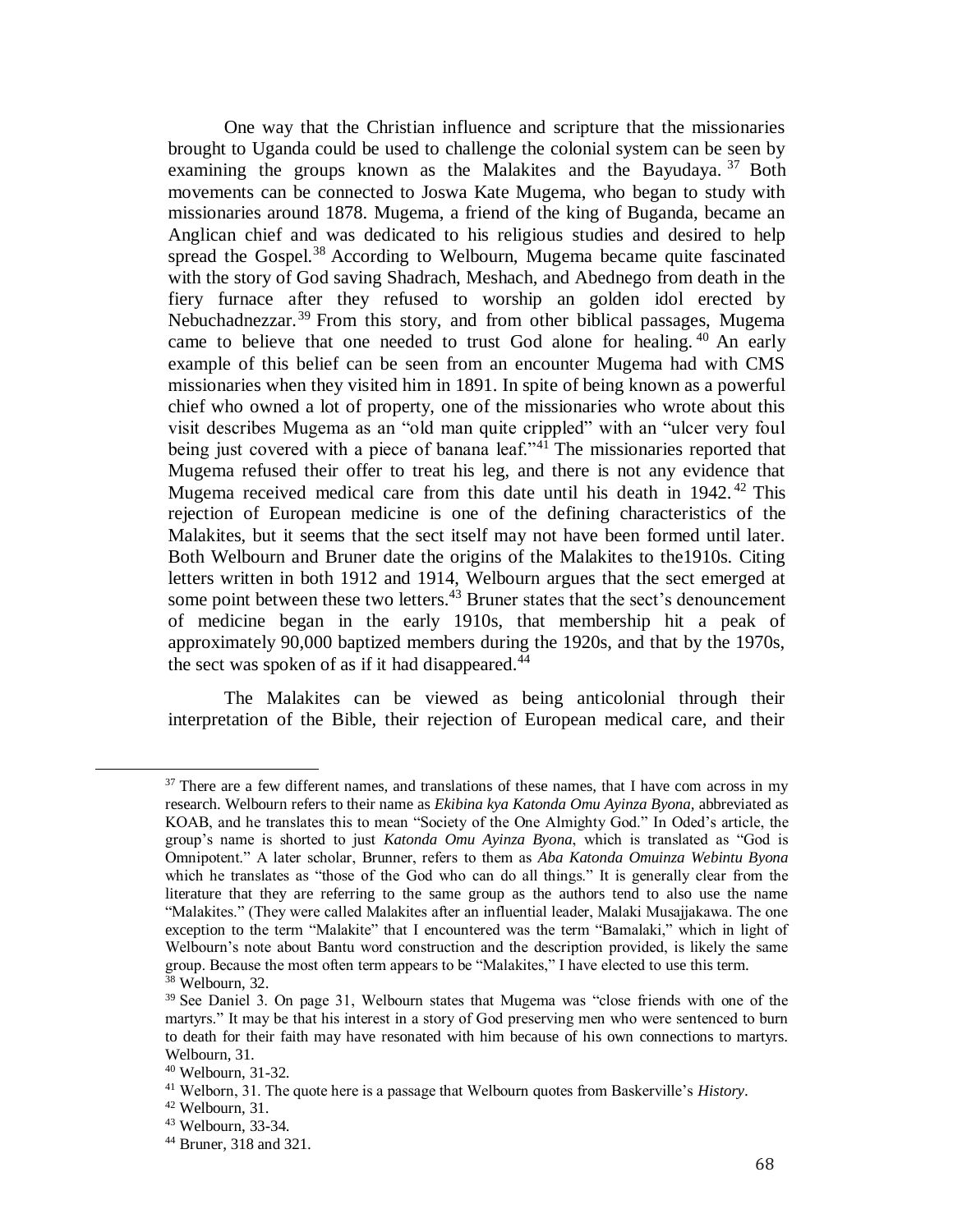contention that European Christianity had not advanced as far as they had.<sup>45</sup> In general, it seems that the Malakites took a more literal or strict interpretation of some Biblical passages to defend their stance on both baptism and medicine.<sup>46</sup> In the case of baptism, they argued that it was not necessary to go through the long process that Anglicans and Catholics required before being baptized. Malakites contended that only "a simple profession of faith" was needed prior to baptism.<sup>47</sup> From passages such as Mark 16:16 and Matthew 28:19, Malakites claimed that the Bible did not require a lengthy educational process. As Bruner notes, not only did this claim about baptism make sense to "literate adherents who formed the earliest converts," but it may have "appealed to those who had been left out of European missionaries' educational structures."<sup>48</sup> Medical treatment was another area of contention between the Malakites and Europeans. From the perspective of the Malakites, the Bible banned all forms of medical treatment, regardless if they were of European or African in origin.<sup>49</sup> For them, "the matter was simple: missionaries flouted the clear commandments of the God they preached" because they "condemned African methods of healing while they themselves practiced witchcraft and distributed 'amulets' (nsiriba) and 'fetishes' (or jiembe, which worked kulogo, which missionaries translated as 'magic') in the form of Western biomedicines, implying that God was not, in fact, almighty to heal as he chose."<sup>50</sup> In essence, the use of medicine by missionaries was seen as being just as pagan as African healing practices. According to historian Michael Twaddle, it should be recognized that the Malakites were not merely being resistant to European thought. Rather, he notes that the movement included educated Ugandans, some of whom worked for the protectorate, and who based their argument on their interpretation of the Bible.<sup>51</sup>

<sup>45</sup> Brunner, 335. However, this idea can be seen throughout the article by Bruner.

<sup>46</sup> Scholarship indicates that the Malakites also insisted on observing the Sabbath rather than Sunday, which was problematic for British authorities. For an example, see Oded, 173.

<sup>&</sup>lt;sup>47</sup> Bruner, 318. Welbourn also discusses the simple requirements that were necessary before baptism. On page 37-38, Welbourn indicates that the stance on baptism may have been adopted by Malaki and his followers but was not originally part of Mugema's beliefs. Welbourn's discussion of the Malakites seems a bit contradictory at times. For example, on page 38, while discussing the issue of baptism, Welbourn moves on to a discussion of other differences between Malaki and Mugema, particularly over medical treatment, that were reported by some officials. Welbourn appears to take the stance that any theological differences that may have existed in the beginning were later smoothed over and that these may have been rumors spread to try to split the group apart. Yet, towards the end of his chapter on the Malakites, on page 50, he writes:

It must be recognized that, for the great majority of [Buganda]—as perhaps of the ʽChristianʻ nations of Europe—to be a Christian was much less a matter of conviction than of social propriety. … The readiness with which baptism was obtainable, also, provided all the usual advantages with no period of preparation and with a welcome tolerance of polygamy, alcohol, and perhaps witchcraft; and there is sufficient evidence that many who were thus baptized made no further pretense of refraining from medicine. But some did.

When he makes this last claim, however, he does not site any sources or figures. See Welbourn, 37-38, 50.

<sup>48</sup> Bruner, 320.

<sup>49</sup> Bruner, 319.

<sup>50</sup> Bruner, 319.

<sup>&</sup>lt;sup>51</sup> Bruner 319. In this passage, Bruner is stating Twaddle's claims but not quoting them. On page 318, Bruner claims that the Malakites also "opposed the way that land had been distributed in the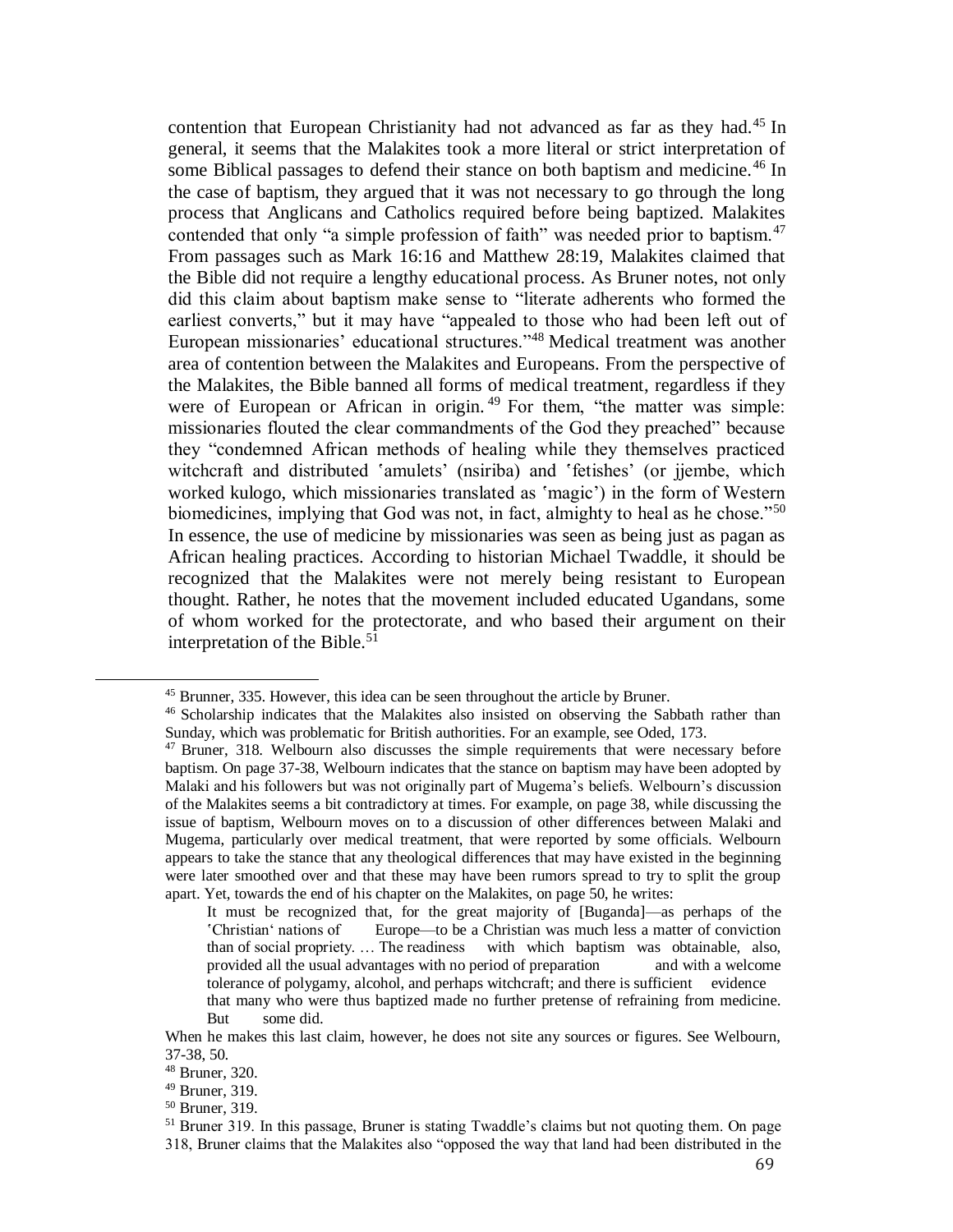The rejection of European medicine may not seem like a policy that challenges the colonial system at first. Yet, when one looks at some of the implications of this stance, it becomes more obvious that even the rejection of medicine can be seen as anti-colonial. By refusing European medical treatment for themselves and veterinary care for their livestock, the Malakites could be seen a threat to social order. For example, during an outbreak of smallpox in 1915, their refusal to be vaccinated caused problems for the British. There was concern that by refusing the vaccine, public health, not to mention the health of British troops, was endangered.<sup>52</sup> At the time, the Principle Medical Officer recommended that the government consider instituting martial law. Similarly, the governor, while acknowledging that people should be allowed to hold their own religious beliefs, argued that, in this case, acting on this belief was breaking a law that was designed for the public good and that those who resisted should be punished accordingly.<sup>53</sup> Although "the Government as a whole persisted in regarding the movement as harmless," both Welbourn and Bruner mention other times that Malakites refused to cooperate with health policies. There was resistance to the treatment for syphilis, in part because the medicine was referred to as "606," which was too close "666," the sign of the beast in Revelation.<sup>54</sup> Bruner states that this refusal of treatment was "appalling" to missionaries and officials because they mistakenly believed that there was "a 50% or greater incidence rate of venereal syphilis."<sup>55</sup> Sleeping sickness was also a concern in the region, and there was resistance to quarantine measures the British attempted to implement.<sup>56</sup> With respect to veterinary medicine, Welbourn describes a series of outbreaks of rinderpest among cattle owned by members of the sect between 1918 through 1923, and Malakites opposed various anti-plague measures instituted by the British.<sup>57</sup> Violence also broke out in 1929 when a group of 20 to 30 Malakites were asked to follow some anti-plague measures. According to Welbourn, "the crowd became hostile and, on the unexpected arrival of a European Sanitary Inspector, a riot occurred in which the latter lost his left hand, five [Malakites] were killed and the villagers [who supported the chief that initially confronted the Malakites] burnt down the [Malakite] church."<sup>58</sup> Although the Malakites were not the only group that objected to European medical treatment, they have been described as the "most vociferous and obnoxious in their refusal to partake in any medicine" and their actions challenged colonial policies and raised concerns about public health.<sup>59</sup>

Through their challenge of the colonial system by rejecting European medical care, the Malakites seem to have posed an ideological challenge to the

early Uganda protectorate." However, beyond noting that Semei Kaakungulu, "one notable early convert," was "embroiled in land disputes with the protectorate government for much of the 1910s and 1920s, Bruner does not seem to elaborate on this point.

<sup>52</sup> Welbourn, 42.

<sup>53</sup> Welbourn, 42.

<sup>54</sup> Bruner, 320. Welbourn also discusses this on page 34.

<sup>55</sup> Bruner, 327.

<sup>56</sup> Bruner, 327-328.

<sup>57</sup> Welbourn, 43-46.

<sup>58</sup> Welbourn, 43.

<sup>59</sup> Bruner, 318.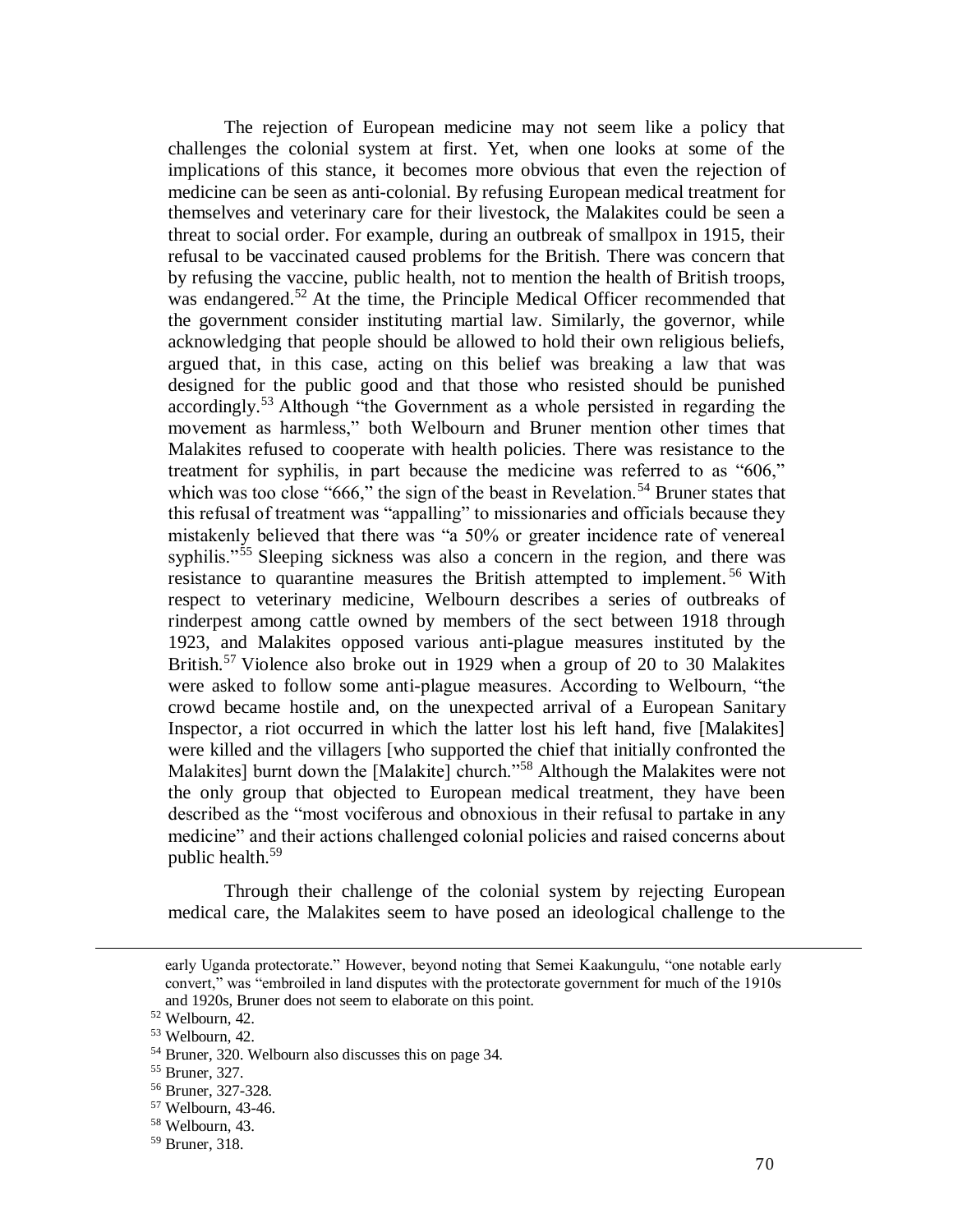colonial system itself. As stated before, the fact that Europeans, including missionaries, relied on medicine rather than on God for healing, was seen as a hypocritical use of other types of pagan healing practices.<sup>60</sup> This idea of hypocrisy was compounded by European efforts to preserve aspects of traditional Ugandan culture.<sup>61</sup> From the perspective of Europeans involved, museums and exhibitions were meant to demonstrate the progress of the Ugandan people towards modernity. Europeans saw the "[removal of] objects from their original contexts and networks" as showing the "impotence of the items, as they then stood as mere signifiers of spiritual, cultural, and political progress." <sup>62</sup> However, Ugandan converts "wondered what missionaries were up to when they preserved the very objects they had exhorted Africans to abandon and destroy, even outlawing certain practices associated with them."<sup>63</sup> Although the Malakites agreed with missionaries that some objects and rituals were pagan, the fact that the missionaries still preserved some of these objects seemed a bit too much like paganism itself.<sup>64</sup> It was seen as "contradictory and dangerous."<sup>65</sup> Because of their stance on preserving pagan objects and their reliance on God alone for healing, the Malakites saw themselves as moving beyond the Europeans and as obeying the Bible more devoutly. <sup>66</sup> Bruner, in fact, contends that the Malakites were attempting to critique the European concept of modernity itself and argues that they believed that they had "progressed into a truer, purer modernity" than the missionaries around them.<sup>67</sup> In this sense, the Malakites were also challenging the very idea of which society was truly civilized.

Another religious group that believed missionaries were not living in accordance to the doctrine they brought to Uganda is the Bayudaya community. Their founder, Semei Lwakilenzi Kakungulu, originally split from the church due to "a personal quarrel with the British," but over time, his interpretation of the Old Testament led him and his followers to convert to Judaism.<sup>68</sup> Before founding the Bayudaya, Kakungulu was a prominent political and military official in Buganda who served first the Buganda King and later worked with British officials. Kakungulu, who became a protestant in the 1880s, fought against Muslims and played a significant role in "routing the Muslims" from Buganda in 1891. He then served in the religious wars between protestants and Catholics that began soon thereafter and ended in January  $1892.^{69}$  Through marriage, Kakungulu was also closely connected to the royal family. According to Arye Oded, the British came to value Kakugulu's military ability. After the British protectorate was formed in 1894, the British "gave him a free hand in his battles against the tribes," and he "led the spearhead of the army which, at the end of the nineteenth century, paved

<sup>60</sup> Bruner, 319.

<sup>&</sup>lt;sup>61</sup> In his discussion of this, Brunner focuses primarily on the Uganda Museum as well as its 1908 Exhibition. Bruner, 321-327.

<sup>62</sup> Bruner, 334.

<sup>63</sup> Bruner, 324.

<sup>64</sup> Bruner, 326.

<sup>65</sup> Bruner, 334.

<sup>66</sup> Bruner, 325-326 and 334-335.

<sup>67</sup> Bruner, 318.

<sup>68</sup> Oded, 170.

<sup>69</sup> Oded, 170.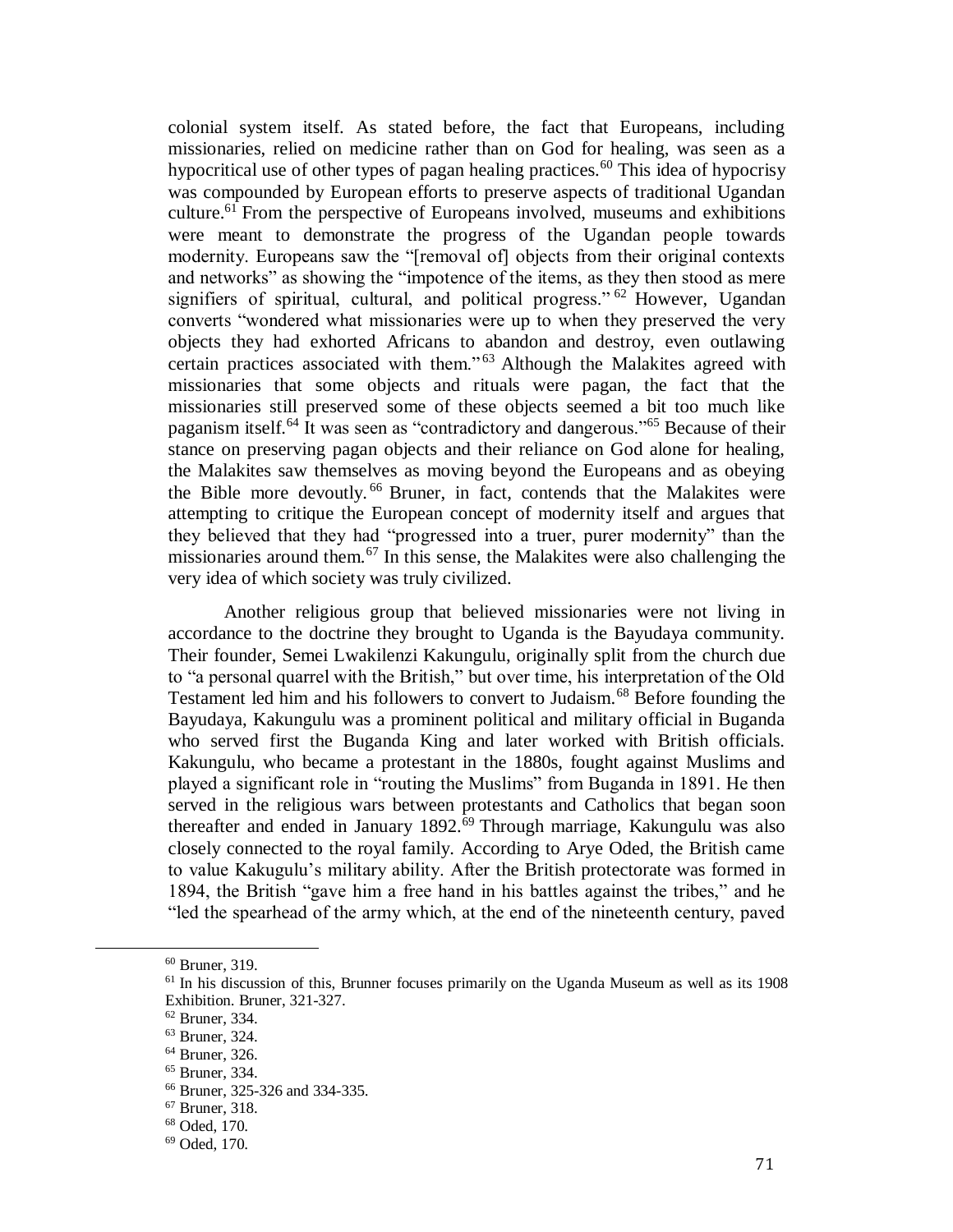the way for the British rule over wide areas of Uganda."<sup>70</sup> He was later appointed as the military governor of an eastern province of Uganda.<sup>71</sup> Kakungulu, however, hoped to be appointed as a king, and at one point, he erroneously believed that the British would do this.<sup>72</sup> According to Kakungulu, in 1901, he had been promised by Sir Harry Johnston, the British Special Commissioner to Uganda, that he would be appointed as a king in exchange for service in the Lango region and for helping to fight Sudanese soldiers who had rebelled against their British officers.<sup>73</sup> Over the course of the next decade, Kakungulu "realized that in spite of all his efforts he would not achieve recognition as ruler of his own kingdom and that in fact he had merely been used as a tool to facilitate the establishment of British rule in Uganda."<sup>74</sup> After leaving his military post, Kakungulu joined the Malakites and helped to spread their beliefs.<sup>75</sup>

After becoming a member of the Malakites, Kakungulu studied the Old Testament extensively and advocated for closer adherence to Mosaic law.<sup>76</sup> In 1919, when Kakungulu insisted on following the practice of circumcision, he was told that this was a Jewish practice rather than a Christian one, and Kakungulu declared that he would now be a Jew.<sup>77</sup> According to a relative, Kakungulu began to go through the Bible and selected passages that he thought were important. This became the foundation for a 1922 book of prayers and rules that his followers were supposed to adhere to.<sup>78</sup> Although Kakungulu claimed that he was Jewish, he continued to accept the New Testament as scripture and believed in Jesus.<sup>79</sup> After meeting and befriending a Jewish trader, Kakungulu asked to be instructed in Judaism, in part to clear up his misconceptions about Judaism. <sup>80</sup> From this Jewish trader, Kakungulu and those who followed him learned about Jewish customs and beliefs, including observing the Sabbath, wearing head coverings, and following rules about how to prepare meat. $81$  According to Oded, Kakungulu did not force his family, servants, or those who lived in his lands to convert. However, he did grant some benefits for those who were part of the Bayudaya community. <sup>82</sup> Upon Kankungulu's death in 1928, Bayudaya membership declined, but they have since received support from other Jewish communities in

<sup>70</sup> Oded, 170.

<sup>71</sup> Oded, 171.

<sup>72</sup> Oded, 171-172.

<sup>73</sup> Oded, 171.

<sup>74</sup> Oded, 172.

<sup>75</sup> Oded, 173.

 $76$  Oded 172-173. Oded claims that while Mugema opposed idol worship and forbade his adherents to eat pork, Mugema was not opposed to polygamy and did not follow the practice of circumcision.  $77$  Oded, 174. Oded provides some insight into why this was such a divisive issue. On page 174, Oded points out that "normally Ganda abhorred and forbade any mutilation of the body, and regarded circumcision as a violation of their traditional law." In fact, this was a bit of a sticking point between a Ganda king who had converted to Islam but refused to practice circumcision and other Muslims.

<sup>78</sup> Oded, 174-175.

<sup>79</sup> Oded, 176.

<sup>80</sup> Oded, 176.

<sup>81</sup> Oded, 177.

<sup>82</sup> Oded, 177-178.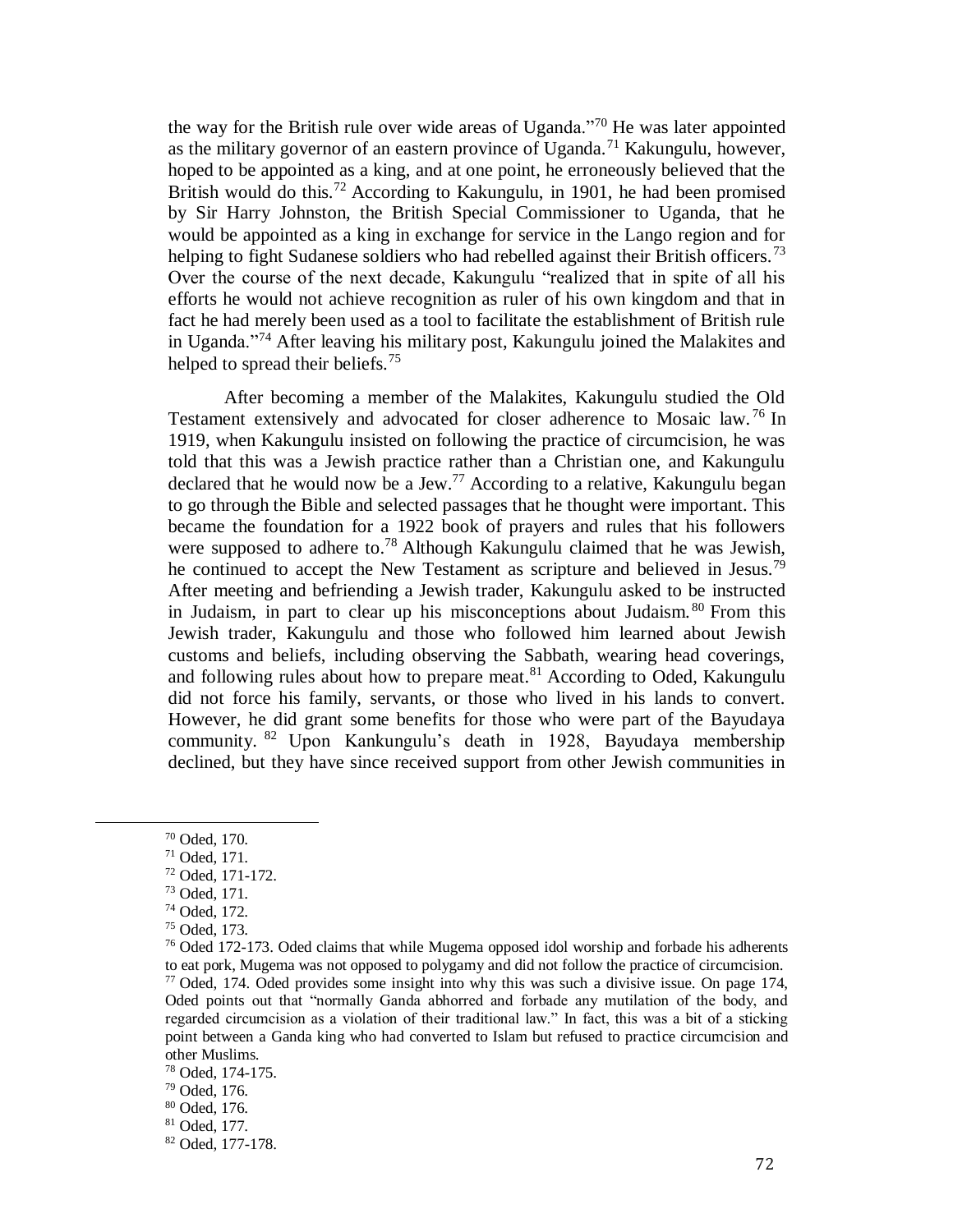the United States and Israel.<sup>83</sup>

Although the emergence of the Bayudaya community may not seem very anti-colonial in comparison to the Malakites, the Bayudaya demonstrate the idea of rejecting components of Christian faith brought to Uganda by missionaries. Like the Malakites, their religious differences emerged through a closer reading and interpretation of scripture. In the case of Kakungulu and the Bayudaya, Kakungulu's careful study of the Old Testament and his insistence on obeying all of Mosaic law led him to breaking away from the Malakites, who had themselves broken from European Christianity. $84$  In both cases, there is, at its core, a critique of European influence through the way these groups interpreted scripture and broke away from the message of European missionaries.

In contrast to the Malakites and Bayudaya, another way that Ugandans could challenge the colonial system is by working through the church itself. This is illustrated by the work of two men associated with *Abazzukulu ba Kinta*, Ignatius K. Musazi and Reverend Reuben Spartas Mukasa. *Abazzukulu ba Kintu*, or the Descendants of Kintu, emerged during a time of political activism from the 1920s through the 1940s. Some Ganda political activists were concerned with how land was being distributed and privatized and were involved in events that became known as the Bataka controversies during the  $1920s$ .<sup>85</sup> There was also unrest among rural farmers whose "growing economic grievances" were "exacerbated by colonial cotton regulations" as Uganda became a major producer of cotton for the British empire.<sup>86</sup> According to Jonathon L. Earle, the colonial officials themselves were concerned over how the Buganda cotton inspectors treated the rural farmers. $87$  Tensions were also growing due to other controversies within Uganda, including the *Nnamasole* affair, the expulsion of students from Bishop Tucker Memorial College in Mukono, and the assassination of Prime Minister Martin Luther Nsibirwa.<sup>88</sup> Unlike Bataka activists who thought that more

<sup>83</sup> Oded, 185-186.

<sup>&</sup>lt;sup>84</sup> Reid raises another point about the relationship between Kakungulu and the colonial system. On page 163, he argues that although "Kakungulu's story is fascinating in itself, but it is also illustrative of the making of local administration, not least in the context of the somewhat roughand-ready, frontier nature of the early Ugandan administrative and political arrangements of power – certainly beyond the metropolitan hub of central Buganda." Although it does not connect to religion, it does show some of the complexities within the colonial system. Reid, 163.

<sup>85</sup> Jonathan L. Earle, "Reading Revolution in Late Colonial Buganda," *Journal of East African Studies* 6, no.3 (2012): 507, doi: [https://dpo/org/10.1080/17531055.2012.696902.](https://dpo/org/10.1080/17531055.2012.696902)On page 508, Earle translates the term "Bataka" as hereditary clan heads. Reid provides a similar translation on page 119.

<sup>86</sup> Earle, 508.

<sup>87</sup> Earle, 508.

<sup>88</sup> The *Nnamasole,* also spelled as *Namasole*, affair centered around a controversy regarding the widow of King Daudi Cwa. According to tradition, the widow of a king, or a *Namasole*, was not supposed to remarry. However, after the king's death in 1939, his widow wanted to remarry after becoming pregnant. Although the Bishop of the Church of Uganda performed the marriage, this breech of tradition upset conservatives in Buganda. See Kevin Ward, "Obedient Rebels': The Relationship Between the Early 'Balokole' and the church of Uganda: The Mukono Crisis of 1941,*" Journal of Religion in Africa*, 19, no. 3 (Oct. 1989): 210. The controversy surrounding the expulsion of theology students from the college in Mukono is related to a divisive revival movement that began in the 1920s with connections to the Ruanda Mission of CMS. This is the focus of Ward's article.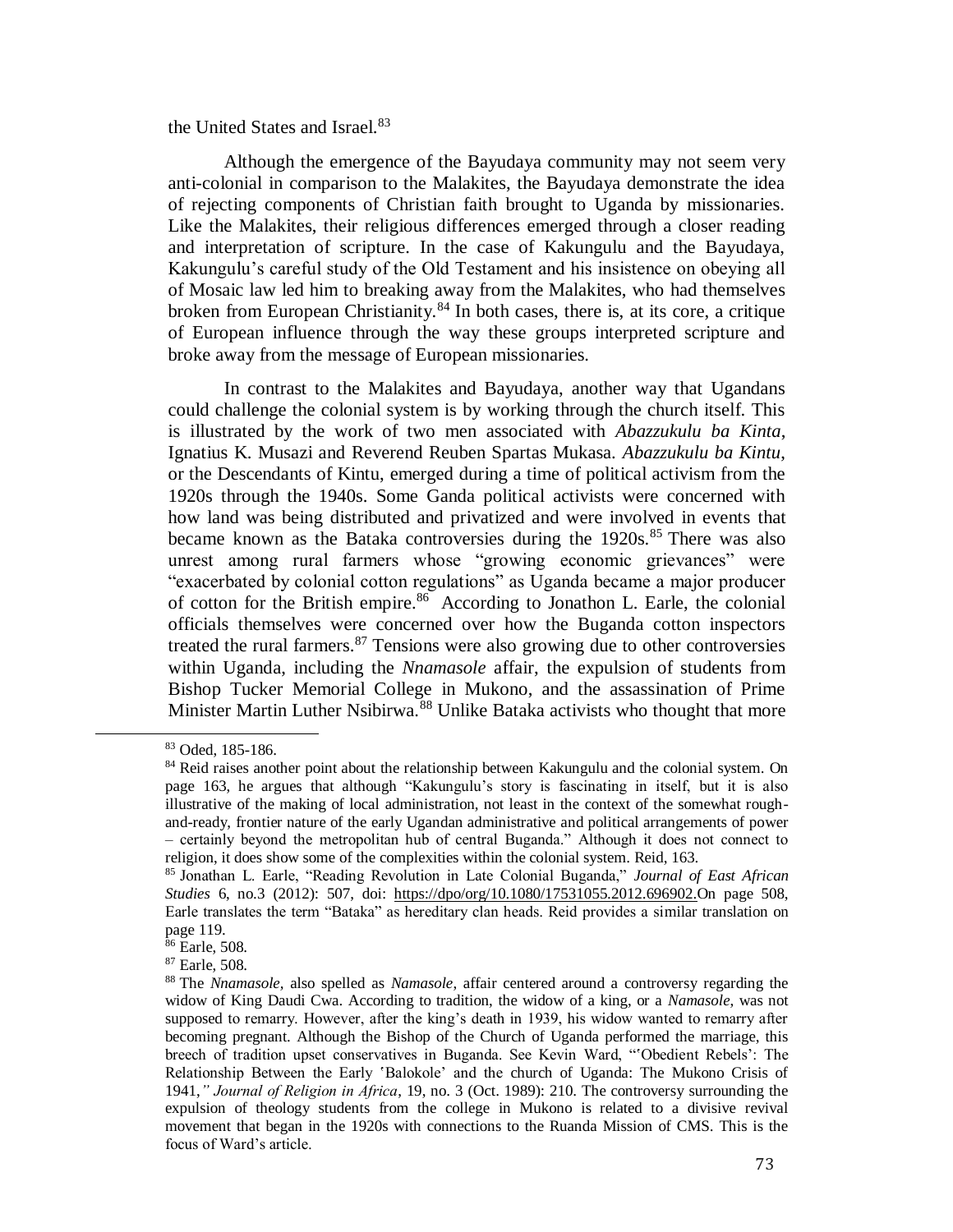political power should be given to the clan heads rather than concentrated in the monarchy, the *Abazzukulu ba Kintu* wanted to power to be held by a just and moral monarch. They considered themselves the "political heirs of Buganda's proto-mythical" king, whom they pointed to as an example of such a king.<sup>89</sup> In their argument, they used a combination of "global history and biblical exegesis to rethink [the region's] royalist past" and the political critique raised by Bataka activists.<sup>90</sup>

Musazi was an important figure in the history of Uganda due to his involvement with *Abazzukulu ba Kintu*, the Uganda African Farmers' Union, and later the Uganda National Congress.<sup>91</sup> As the son of a chief in the region of Buganda known as Bulemeezi, Musazi grew up in an area that had a strong military culture, supported the monarchy, and was heavily protestant.<sup>92</sup> Musazi felt a call to missionary service as a child, and he later studied for ministry in the Anglican church.<sup>93</sup> This included spending some years attending school in Great Britain. His training as an ordinand required knowledge of ancient languages, including Greek and Hebrew, and assignments that required careful and extensive study of biblical passages.<sup>94</sup> According to Earle, Musazi's studies led him to think about the connections between religious faith and politics, and he looked to the early Christian church as a model of this.<sup>95</sup> From his studies on the book of Acts, he saw the early church as being "a subversive political community that used conversion to undermine empire and entrenched religious elites, a moral language that he could easily translate to conceptualise Protestant dissent in Bulemeezi."<sup>96</sup> There were also secular influences that shaped Musazi's beliefs, including the 1926 United Kingdom General Strike, his study of  $19<sup>th</sup>$  century history of French peasants and the  $17<sup>th</sup>$  century English Civil War, and the writings of individuals such as Émile Zola. From these, Musazi developed his ideas about political activism and the importance of unions. <sup>97</sup> Upon his completion of ordinand requirements, Musazi was informed that he would not receive an appointment to a church in the UK and was told to return to Uganda to serve in local parish ministry for six months. Earle quotes an American economist, George Shepherd, as saying that Musazi stated "that 'he could not accept ordination because of the discrimination against Africans by the Church of England'".<sup>98</sup> His reaction may have been "further exacerbated by the circumstances surrounding an engagement he had with an English woman."<sup>99</sup> A few years after his return to Uganda, Musazi ended his efforts to work in ministry upon learning that one of his homilies had not been well-received by the Bishop of Uganda.<sup>100</sup> At this point, Musazi turned

- <sup>91</sup> Reid, 312.
- <sup>92</sup> Earle, 510.
- <sup>93</sup> Earle, 511-512.
- <sup>94</sup> Earle, 512.
- <sup>95</sup> Earle, 512.
- <sup>96</sup> Earle, 512.
- <sup>97</sup> Earle, 512.
- <sup>98</sup> Earle, 513.
- <sup>99</sup> Earle, 513.

<sup>89</sup> Earle, 509.

<sup>90</sup> Earle, 509.

<sup>100</sup> Earle, 513.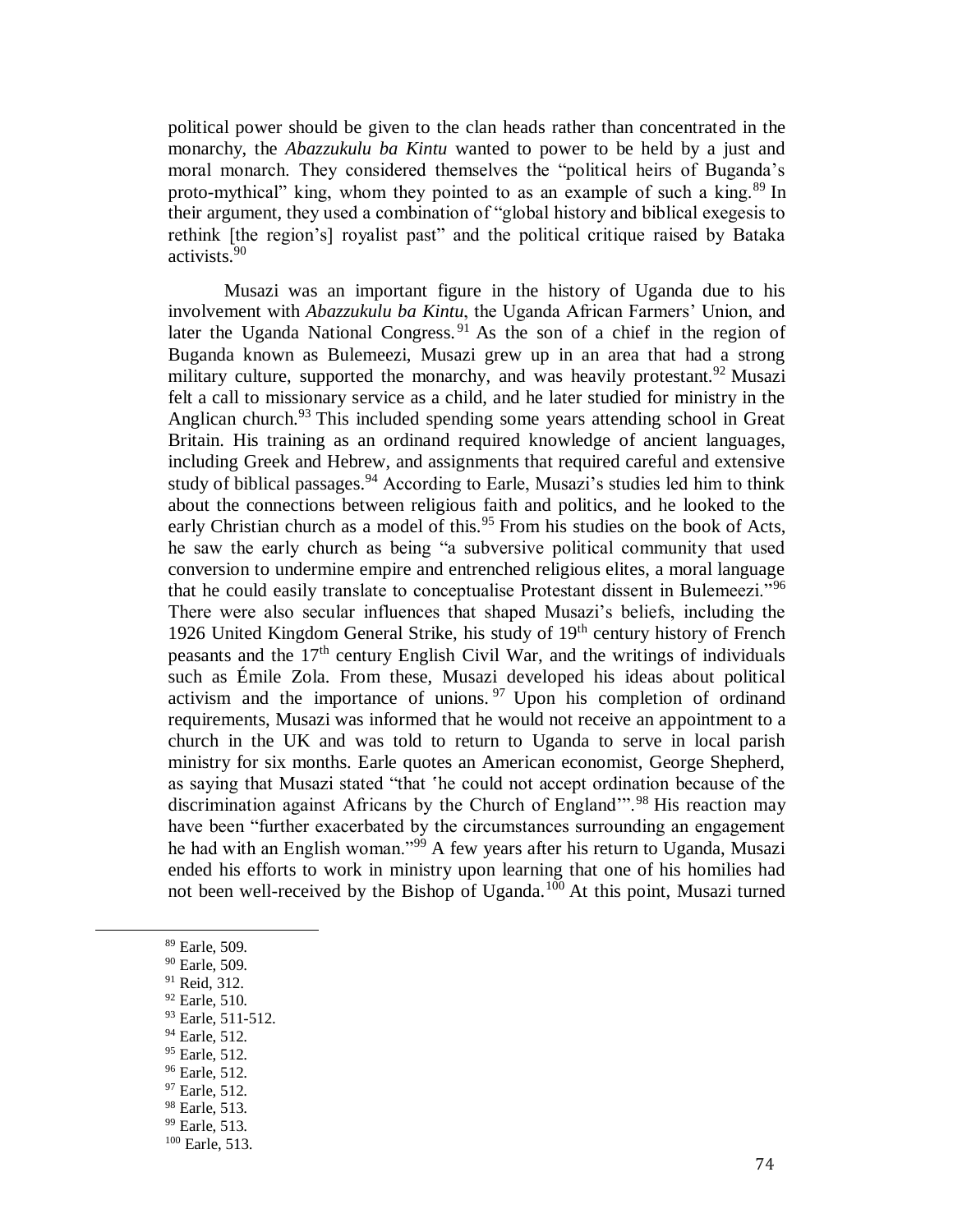his attention towards politics.<sup>101</sup>

Although Musazi was influenced by intellectuals and events outside of his religious training, he drew on his training in the Anglican church and arguments based on biblical passages to make his argument.  $102$  In Earle's study of a significant portion of Musazi's remaining library, he notes that Musazi's most annotated books were "an English Authorized Bible" and a copy of the English Book of Common Prayer.<sup>103</sup> Earle juxtaposes Musazi's use of these books with annotations and underlined passages from Harold Laski's *Reflections on the Revolution of our Time*, which reflects a Marxist influence.<sup>104</sup> Although Musazi was influenced by Laski's writing and saw similarities to the situation in Uganda, Musazi turned to the Bible in order to formulate his critique of the colonial government and the desire of chiefs to gain more power.<sup>105</sup> He used Biblical passages to show "the interdependence of political justice and the necessity of morally robust monarchies" and to "imagine Buganda as a place where just kings held corrupt" individuals and practices "accountable."<sup>106</sup> His annotations indicate that he made connections between passages such as Isaiah 58:6-7, which focuses on aspects of social justice, and the book of Amos, in which the elite among the Israelites are condemned for living well at the expense of those in need.<sup>107</sup> Musazi also notes passages where it is indicated that God removed or punished monarchs who did not live up to their responsibilities to maintain a just and moral kingdom.<sup>108</sup> Using passages that condemned corrupt and inequitable kingdoms, he argued for the establishment of a Buganda kingdom based on Biblical principles of social justice. From the New Testament, Musazi used interactions between John the Baptist and King Herod, passages about Jesus' confrontation with Judas, and the narrative of Jesus' trial before Pilate to demonstrate need to call out corruption and, once again, articulate the role political leaders should play in carrying out justice.<sup>109</sup> For Musazi, "theology shaped the political and the political informed the theological- neither was epiphenomenal."<sup>110</sup> This appears to reflect the critique raised by *Abazzukulu ba Kintu*.

Another person associated with *Abazzukulu ba Kintu* was Reverend Reuben Spartas Mukasa, who was also involved with the formation of the African Greek Orthodox Church in Uganda.<sup>111</sup> Spartas, as he is often referred to, had also trained to serve in the Anglican church before his religious journey led him away from the Anglican church and towards the Orthodox church. <sup>112</sup> Spartas's explanation for this conversion was his realization that the Anglican church was

<sup>101</sup> Earle, 513.

<sup>&</sup>lt;sup>102</sup> Earle, 510 and 516-519.

<sup>103</sup> Earle, 516.

<sup>104</sup> Earle, 516-518.

<sup>105</sup> Earle, 519.

<sup>106</sup> Earle, 518-519.

<sup>107</sup> Earle, 518.

<sup>108</sup> Specifically, Earle notes the use of passages from Daniel, II Chronicles, and Isaiah. Earle, 519. <sup>109</sup> Earle, 519. For example, in a note written by the account of John the Baptists' beheading in the book of Mark, Musazi notes similarities between this situation and the current one in Buganda. <sup>110</sup> Earle, 520.

<sup>111</sup> Earle, 514 and Welbourn, 77.

<sup>112</sup> Welbourn, 77-102 and Earle, 515.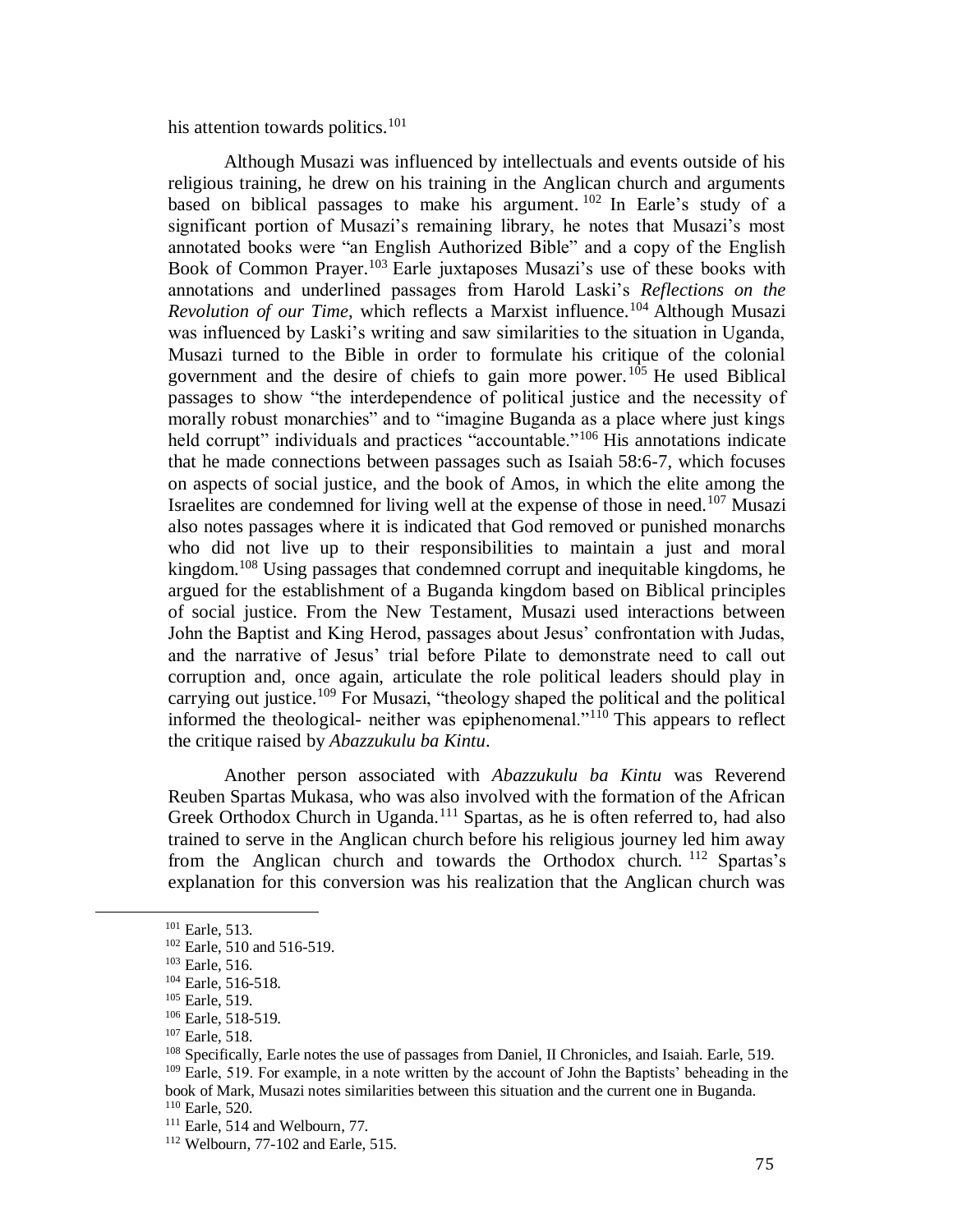another branch of Christianity compared to the Orthodox church, which he saw as being closer to the "true Church," as Spartas phrased it.<sup>113</sup> Born in the late 1800s, Spartas served in the African Native Medical Corps during World War I and later in the King's African Rifles (KAR). During his time in the KAR, Spartas was introduced to Marcus Garvey and the African Orthodox Church in America.<sup>114</sup>

An important feature of this religious movement, as noted by Frederick Burkewood Welbourn, is the fact that people of African heritage were allowed to serve in religious offices that the Protestant Episcopal Church of America banned them from.<sup>115</sup> Welbourn also quotes a passage of *Nationalism in Colonial Africa*, written by T.L. Hodgkin, which states that "Garvey...was successful in spreading the idea of independent African churches as an instrument of African liberation."<sup>116</sup> In 1929, "Spartas publicly announced that he had broken with the Anglican Church and formed a new church called 'the African Orthodox Church [AOC]—a church established for all right-thinking Africans, men who wish to be free in their own house, not always being thought of as boys."<sup> $117$ </sup> In a letter Spartas wrote in 1933 to a former mentor, Spartas appears to connect his religious conversion with this idea of being treated like a man rather than a boy: "inside Anglicanism I was speaking with the voice of an insolent child who presumes to teach his grandmother to suck eggs." <sup>118</sup> Spartas also "used the history of Orthodoxy – a more ancient faith – to critique the colonial state and Anglican paternalism."<sup>119</sup> Because of the importance for Orthodox churches to be seen as both valid and legitimate, AOC was later accepted as part of the Greek Orthodox Church. $120$ 

Like Musazi, Spartas seems to have become more political over time. According to Turner, Spartas was involved in riots in Uganda in 1949, and Welbourn states that Spartas was imprisoned from  $1949-1957$ .<sup>121</sup> In fact, in his chapter on Spartas, Welbourn contends that after Spartas' ordination in 1932, the "story" shifts more towards the church.<sup>122</sup> Regardless, Welbourn insists that Spartas was instrumental to its founding of the AOC and that Spartas was clear about "the explicit nationalism, if not pan-Africanism" in his efforts to establish this church.  $123$  In "The Place of Independent Religious Movements in the Modernization of Africa," Turner, a contemporary of these men, makes an important observation about the connections between religion and politics for leaders such as Spartas. He observes that it is logical that there is a marriage of politics and religion in these movements because many "leaders of anti-colonial political movements had so often received their educational equipment and even

<sup>113</sup> Earle, 515 and Welbourn, 77.

<sup>114</sup> Welbourn, 78-79.

<sup>115</sup> Welbourn, 79.

<sup>116</sup> Welbourn, 79.

<sup>117</sup> Welbourn, 81.

<sup>118</sup> Welbourn, 84.

<sup>119</sup> Earle, 515.

<sup>120</sup> Welborn, 80-81.

<sup>&</sup>lt;sup>121</sup> H. W. Turner, "The Place of Independent Religious Movements in the Modernization of Africa," *Journal of Religion in Africa* 11, no. 1 (1980): 44 and Welbourn, 82.

<sup>122</sup> Welbourn, 81.

<sup>123</sup> Welbourn, 81-82 and 84.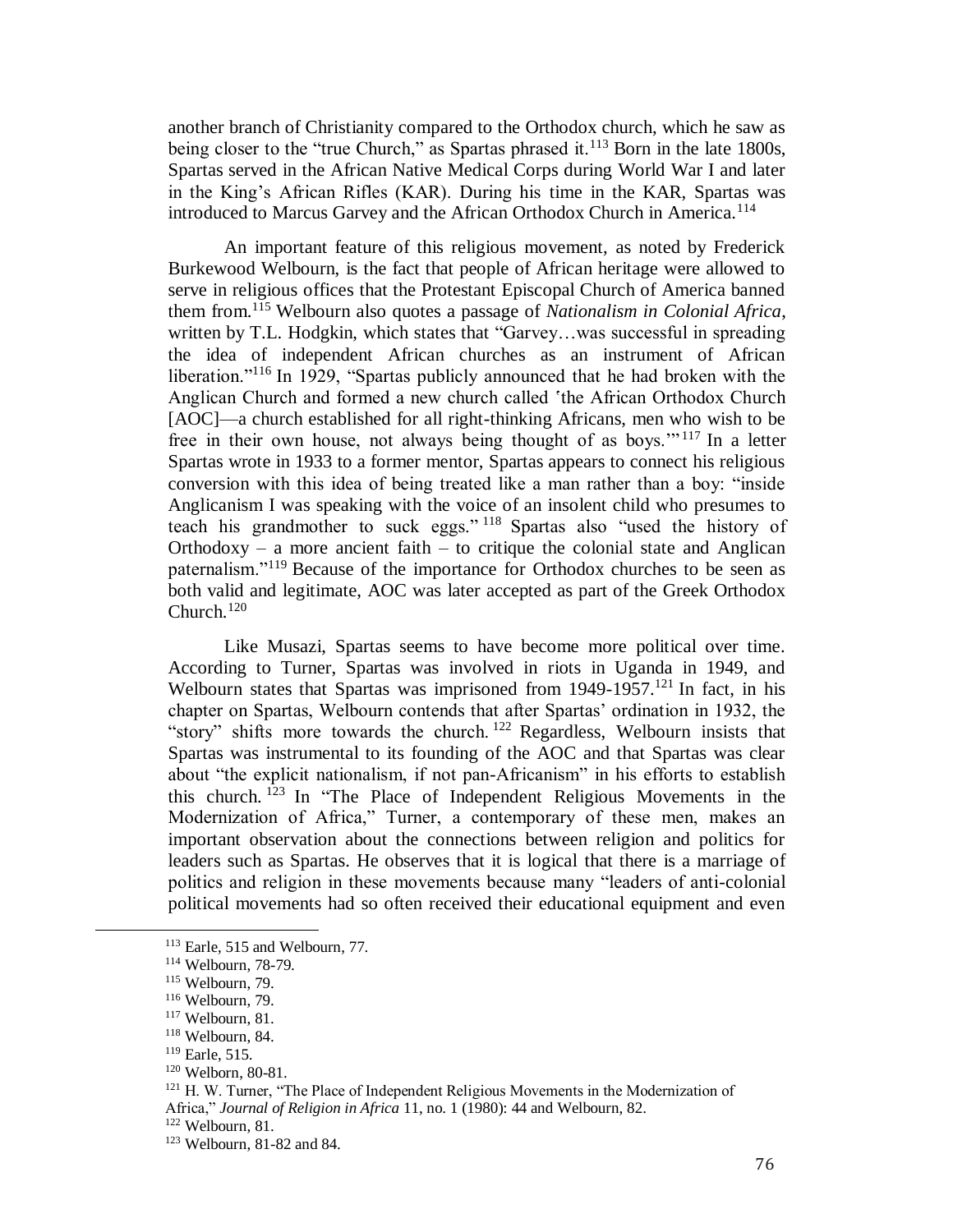their radical ideas from Christian schools."<sup>124</sup> Although the focus of this critique of the colonialism from within Christian beliefs has focused on Musazi and Spartas, they appear to represent the groups that were associated with them.

In 1962, Uganda became an independent nation.<sup>125</sup> Over the course of nearly a century, Uganda was exposed to European culture, first through missionaries and explorers and then as a British protectorate. Yet, the beliefs Christian missionaries brought with them also contained elements that were later used to challenge the British colonial system. As demonstrated by the Bayudaya and Malakites, some groups questioned what missionaries had taught them and challenged the political and social structure through rejecting elements of these imported religions. There were also challenges from within through the formation of groups like the AOC that wed global history and secular thought with Biblical concepts. The development of these critiques emerged in situations where racism is apparent, and the leaders of these movements generally had some sort of personal frustration or harm caused by the colonial system. While highlighting some specific movements, a full discussion of other groups, sects, and cults that used Christianity in some form to protest colonialism is beyond the scope of this essay. Looking at the ways the groups and individuals discussed in the essay resisted existing social and political structures, however, provides some insight into ways that the people of Uganda fought against colonialism.

 $\overline{a}$ 

.

<sup>&</sup>lt;sup>124</sup> Turner, 49. <sup>125</sup> Reid, xxii.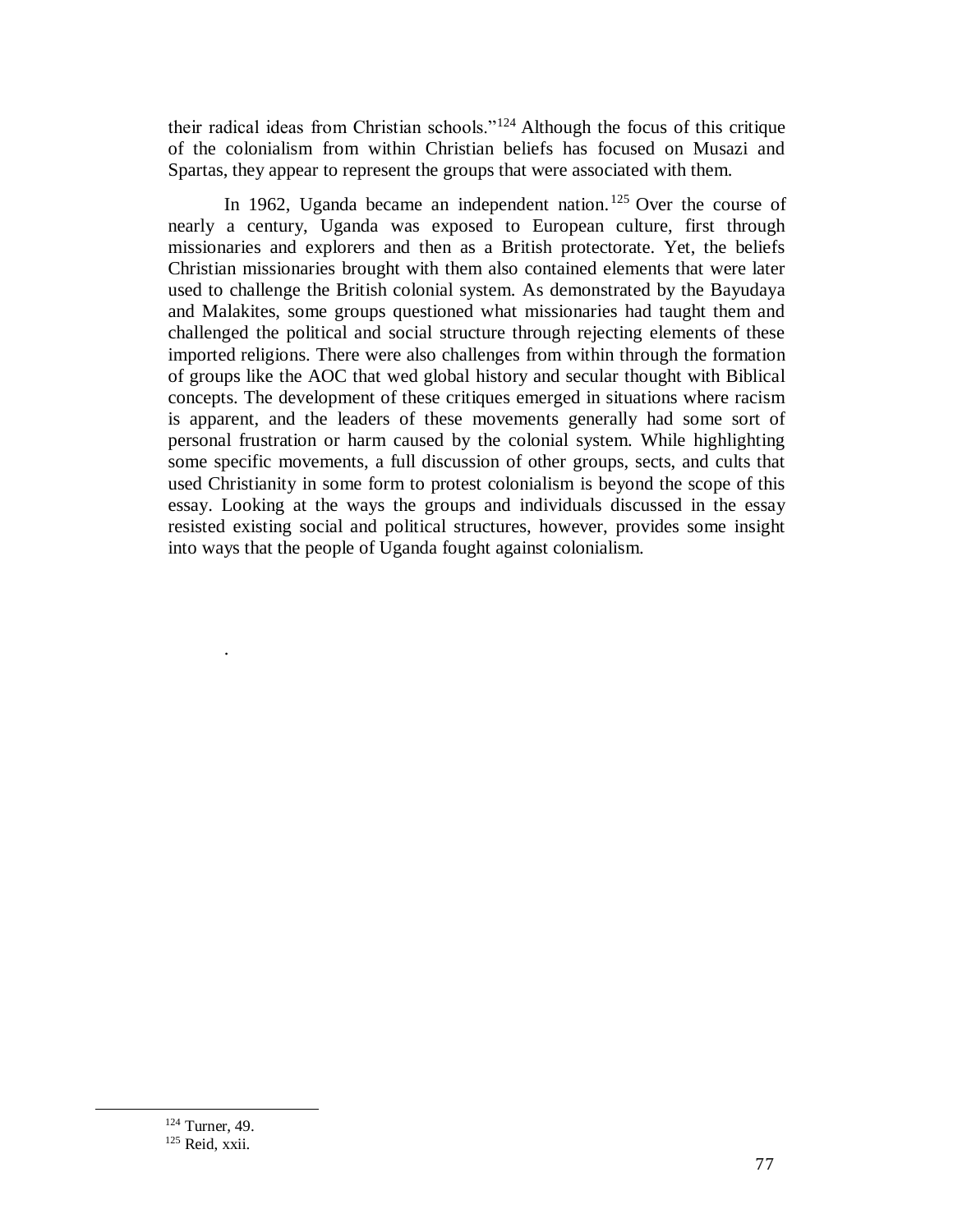#### **References**

- Bruner, Jason. "What is a European hospital but a pagan shrine? 'Missionaries, Progress, and the Problem of Materiality in Colonial Uganda. *Material Religion* 14, vol. 3 (2018): 314-338.
- *The Dictator's Playbook*. Season 1, episode 6, "Idi Amin." Aired February 13, 2019, on PBS. [https://www.amazon.com/Manuel-](https://www.amazon.com/Manuel-Noriega/dp/B07N7X5BBF/ref=sr_1_1?dchild=1&keywords=dictators+handbook&qid=1587047614&s=instant-video&sr=1-1)[Noriega/dp/B07N7X5BBF/ref=sr\\_1\\_1?dchild=1&keywords=dictators+handbook&qid=1587](https://www.amazon.com/Manuel-Noriega/dp/B07N7X5BBF/ref=sr_1_1?dchild=1&keywords=dictators+handbook&qid=1587047614&s=instant-video&sr=1-1)  $047614&s=instant-video&sr=1-1$
- Doom, Ruddy and Koen Vlassenroot. "Kony's Message: A New Koine? The Lord's Resistance Army in Northern Uganda." *African Affairs* 98, no. 390 (January 1999): 5-36.
- Dunn, Kevin C. "Killing for Christ? The Lord's Resistance Army of Uganda. *Current History* 103, no. 673 (May 2004): 206-210.
- Earle, Jonathan L. "Reading Revolution in Late Colonial Buganda." *Journal of East African Studies* 6, no.3 (2012): 507-526. Doi: <https://dpo/org/10.1080/17531055.2012.696902>
- Gjersø, Jonas Fossli. "The Scramble for East Africa: British Motives Reconsidered, 1884- 95." *The Journal of Imperial and Commonwealth History* 43, no. 5 (2015): 831-860.
- Idi Amin: Famous for the Wrong Reasons. CGTN Africa, 2013. Last viewed April 16, 2020. [https://topdocumentaryfilms.com/idi-amin-famous-wrong](https://topdocumentaryfilms.com/idi-amin-famous-wrong-reasons/)[reasons/](https://topdocumentaryfilms.com/idi-amin-famous-wrong-reasons/)
- KPBS. "Independent Lens: God Loves Uganda." KPBS.org. May 16, 2014. Last Accessed April 16, 2020. <https://www.kpbs.org/news/2014/may/16/independent-lens-god-loves-uganda/>
- Oded, Arye. "The Bayudaya of Uganda." *Journal of Religion in Africa* 6, no. 3 (1974): 167-186.
- Reid, Richard J. *A History of Modern Uganda*. New York: Cambridge University Press, 2017.
- Turner, H. W. "The Place of Independent Religious Movements in the Modernization of Africa." *Journal of Religion in Africa 11*, no. 1 (1980): 43-63.
- Ward, Kevin. ""Obedient Rebels": The Relationship Between the Early 'Balokole' and the church of Uganda: The Mukono Crisis of 1941*." Journal of Religion in Africa*, 19, no. 3 (Oct. 1989): 194-227.
- Welbourn, Frederick Burkewood. *East African Rebels: A Study of Some Independent Churches*. London: SCM Press LTD, 1961.